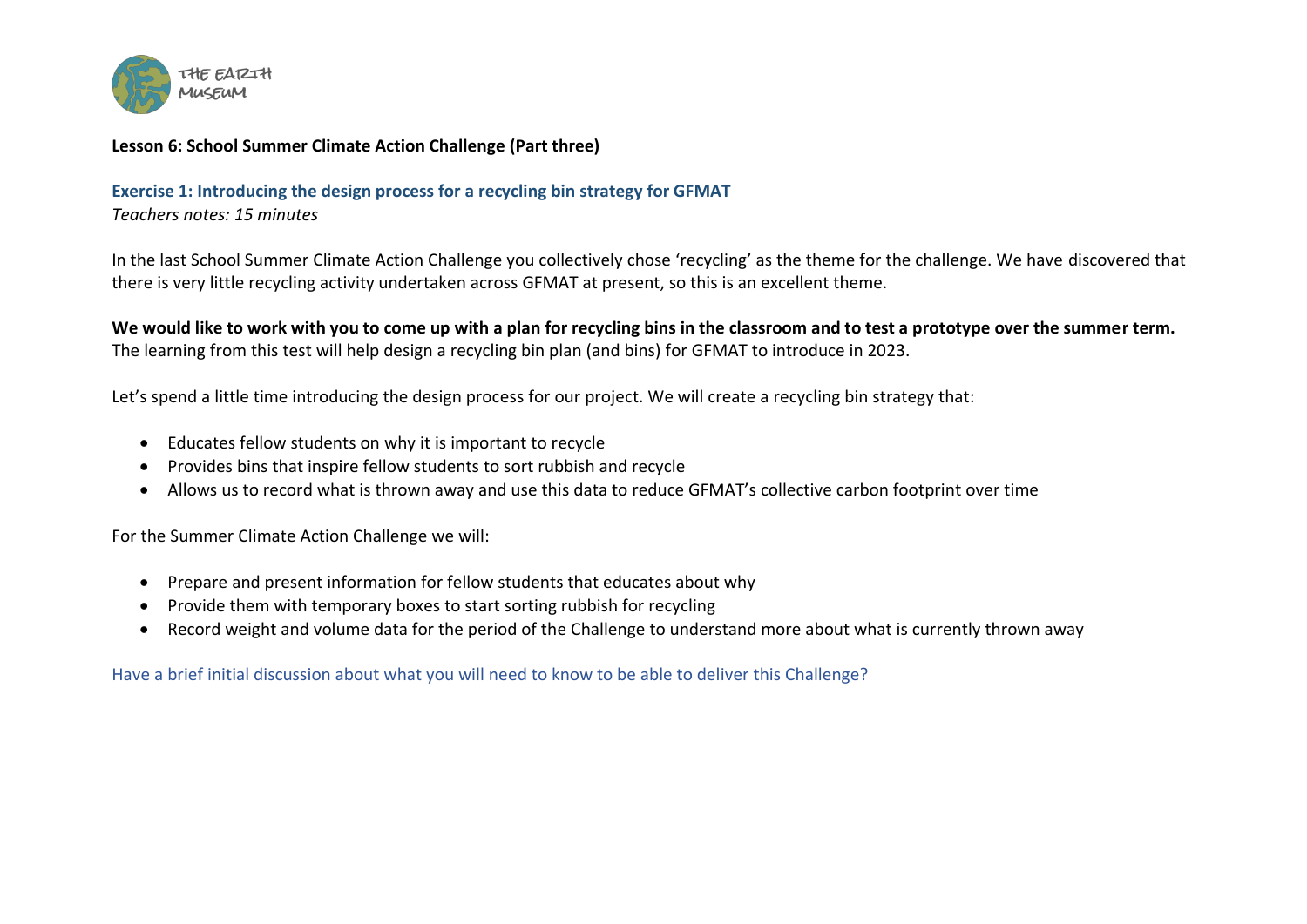

## **Exercise 2: Creating a story about why we should want to recycle - Educate** *Teachers note: 30 minutes*

Several thousand pupils study at primary and secondary schools in Gosport and Fareham MAT's family. Collectively we can make quite a difference to the planet's carbon footprint when we recycle. If we can provide some examples of how our actions help others around the world, as well as in the UK, this may help pupils and teachers value the importance of recycling. So we are going to choose a few of the stories now that we want to find out more about and share when we set our recycling challenge in the Summer term.

Find these stories on the **[Climate Explorer resource](https://the-earth-museum.maps.arcgis.com/apps/webappviewer3d/index.html?id=f8ed1fc5f0c744e391a604154ecc988f)** and take a look at a few of the short films.

- **The Pacific Turtles of Rapa Nui**
- **The Arctic Inuit and the Polar Bear**
- **The Amazon Sápara and the Jaguar**
- **The Torres Strait Islanders and the Great Barrier Reef**
- **The Yahgans and King Penguins of Tierra del Fuego**

Choose 3 of these stories you like – and you think will interest your fellow students the most – we will use these stories in the design of our recycling bins plan.

## **Exercise 3: Starting to prepare our Educate story**

*Teachers note: 30 minutes*

Hand over to the project manager (Cloe) to provide instructions to the project team:

- Remind who is doing what role
- Set the following activities for the rest of the session we will continue them at the beginning of the next Climate Challenge session when Janet Owen will join you